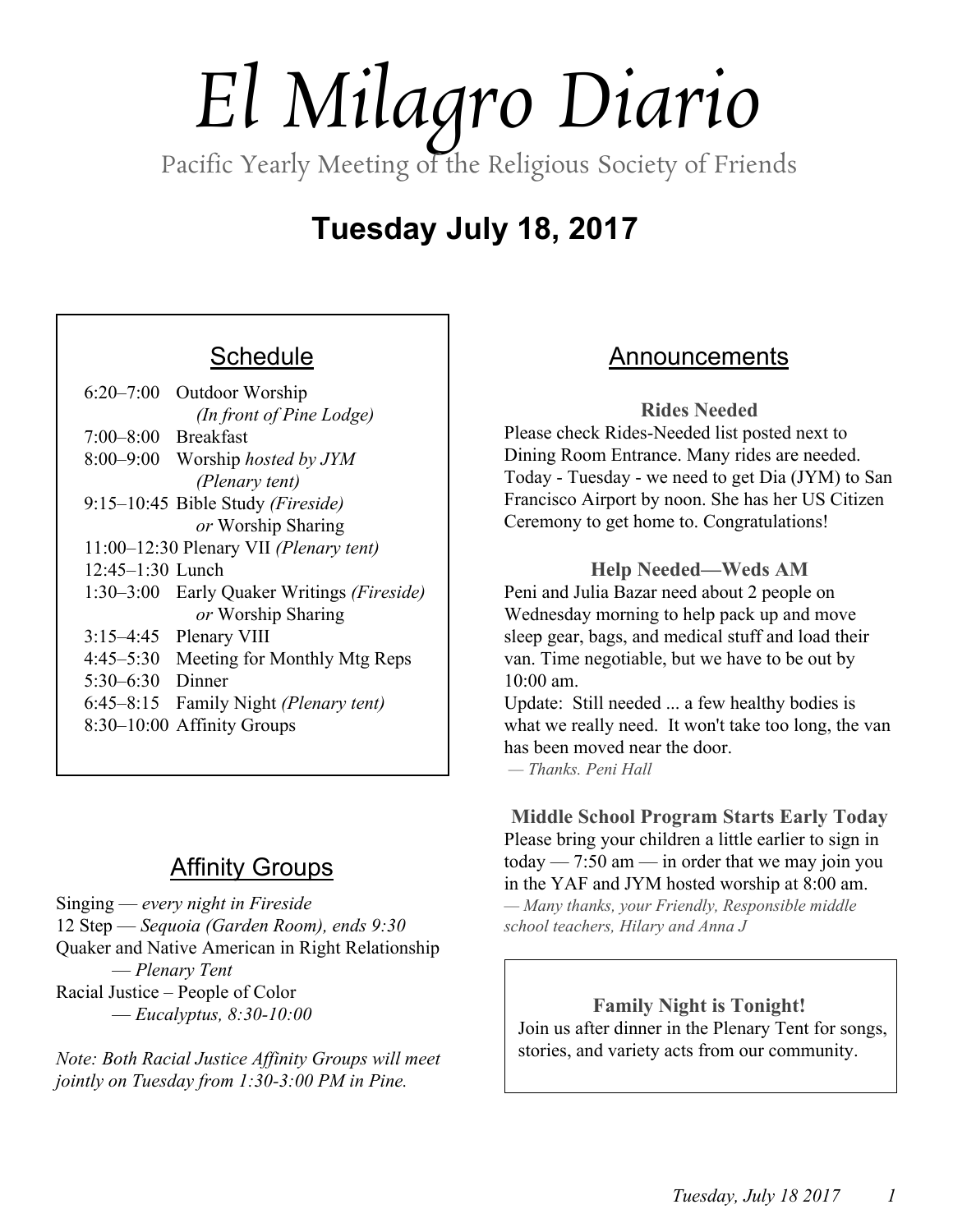# **ANNOUNCEMENTS**

### **Read This Online**

The Daily Miracle and other current Annual Session materials like maps, schedules, agendas etc., are also available online on the PYM website: www.pacificyearlymeeting.org. There are links to these materials on the home page. (After the end of Annual Session the links may move or disappear.)

**Officers & Committee Clerks Evaluations** If you are a PYM Officer or Clerk of a Committee, please come to the Officers' and Committee Clerks' Evaluation Session on Wednesday from 1:30 to 3 PM. While your travel arrangements may prevent you from attending, this is an opportunity to collect thoughts and reflections on the Annual Session while they are still fresh in our minds. This is not a personal reflection of your experience, but a time to speak out of your committee or officer role. Co-Clerks are asked to collaborate on their committee's response and identify one person to provide their committee's input. Clerks may designate a committee member to bring their input. We will all be anxious to get on the road, so please come on time and prepared.

- We will respond to the following queries:
- What helped center our gathering in the Presence? What hindered it?
- What worked well this AS?
- What can we do to improve the work of the Coordinating Teams?
- What do you see as the work needing to be done?

*— Sharon Gates, Assistant to the Clerk*

#### **Annual Session Evaluations**

The online Annual Session evaluation form is live and will be available until Sunday, August 6 on www.pacificyearlymeeting.org under "Announcements and Quick Links." Paper surveys are available on the Clerk's table in the Plenary Tent. Paper evaluation forms will be entered into the online survey by the Assistant to the Clerk in order to capture feedback for analysis. Please use the online survey if you are able to save us this task.

# **Corrections**

*David Hartsough's correct email is [davidrhartsough@gmail.com.](mailto:davidrhartsough@gmail.com) "Waging Peace: Global Adventures of a Lifelong Activist" is available in the bookstore.*

*There was an error in the prior Miracle announcement: The commercial salad dressings may contain gluten or corn, or other allergens, including the Ranch. There is an alternate dressing.*

### **Additional Food Information**

- Special foods are in the kitchen. If you have a special need, and part of the meal contains the food you cannot eat, ask in the kitchen for the part of the meal you are lacking.
- We have run out of some foods before the end of the line. The kitchen staff is struggling, as numbers that were provided to the kitchen about the number of meals needed were inaccurate, and have varied day to day.

*— Please see Jan Turner concerning special food needs if you are having a problem.*

#### **Microphone Manners**

PYM's portable mics are very directional and very short-distance sensitive. Our walking mic carriers know how to hold the mic to best pick up your message; please let them. When using the stationary mic stand, get close and make sure the mic is pointed directly at your mouth. For better hearing! *— Pat Wolf , Sound Tech*

#### **Golf Cart**

If you need assistance in getting from one location to another on the site, you may request a ride in the golf cart. Please sign up at the Info Tent and give us an hour or so advance notice to arrange your ride.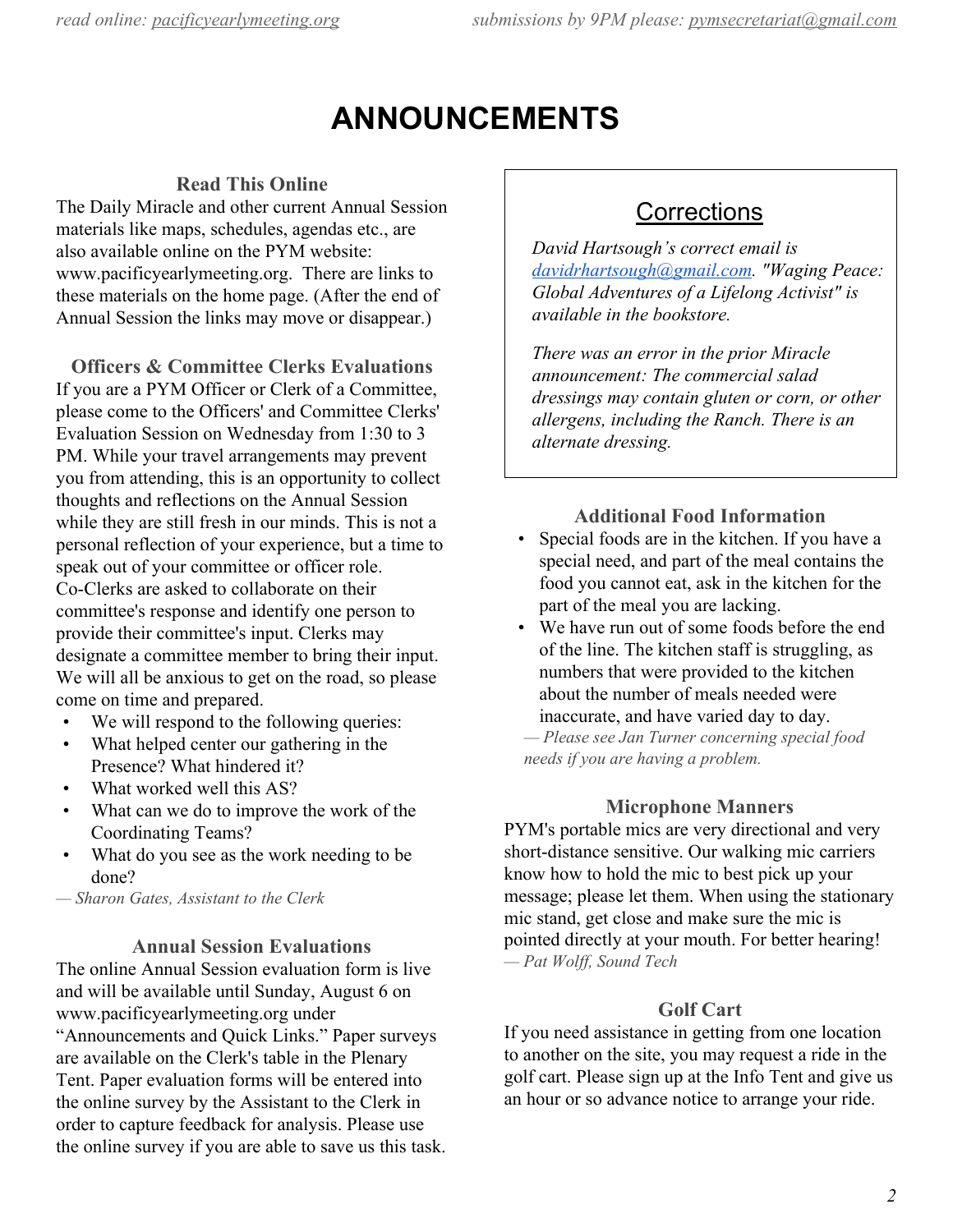# **ANNOUNCEMENTS (CONT.)**

## **Message Board**

The message board is a place to leave a note for someone at the Annual Session:

- *• "Hey, meet me for lunch at the patio…"*
- *• "May I borrow your air pump?"*
- *• "Thou was faithful to your gift this morning."*
- *• "Friend, your ministry touched me. Thank you."*

### **Bible Study**

Bible study is on offer every morning of the session in the Fireside Room. It is open to all and is "come as you are."

### **Quiet Room**

Quail is the Quiet Room. It is only for silent reading, meditation, or contemplation. There are State of the Meeting reports, Memorial Minutes, and other reading materials. Do not use it for other activities even if you find it empty.

### **Tuesday Bookstore Hours**

 $9:15 - 10:45$ ,  $1:30 - 3:00$ ,  $6:45 - 8:15$ . If the bookstore is not staffed, you may select books and leave them in the "reserved bin" to pay for later. *— The Earthlight Bookstore is located in Carson.*

# **MINISTRY & OVERSIGHT**

### **Worship Sharing Groups**

Please leave a message for Julie Harlow on the message board or at the information desk if you experience some difficulty during the Worship Sharing Group time.

### **What is the Secretariat?**

A place where selected individuals with enormous dedication and patience work tirelessly to produce The Daily Miracle even if it takes till 2 in the morning because of all the interruptions. Don't be one of the interruptions. Make your submissions by 9:00 PM.

### **As A Yearly Meeting, We Are ....**

Could you write a State of the Society Report for PYM? Well, you are going to be asked to do so. If you would like to read some of the State of the Meeting Reports, they are all in binders in the Quiet Room (Quail), at the Info Booth, and in the dining Hall.

### **Welcoming The Stranger**

Some of us have been here for several days and/or have been here before. Others have just arrived or are here for the first time. Newcomers are invited to add a special "First Time Attenders" sticker to your name badge. There is a committee in charge of making sure these new attenders feel welcomed and don't eat alone. The committee has approximately 230 members (at no cost to the YM). Each member is named "Someone." If you are someone, you are on the committee. Remember what makes you feel welcome and pass it on.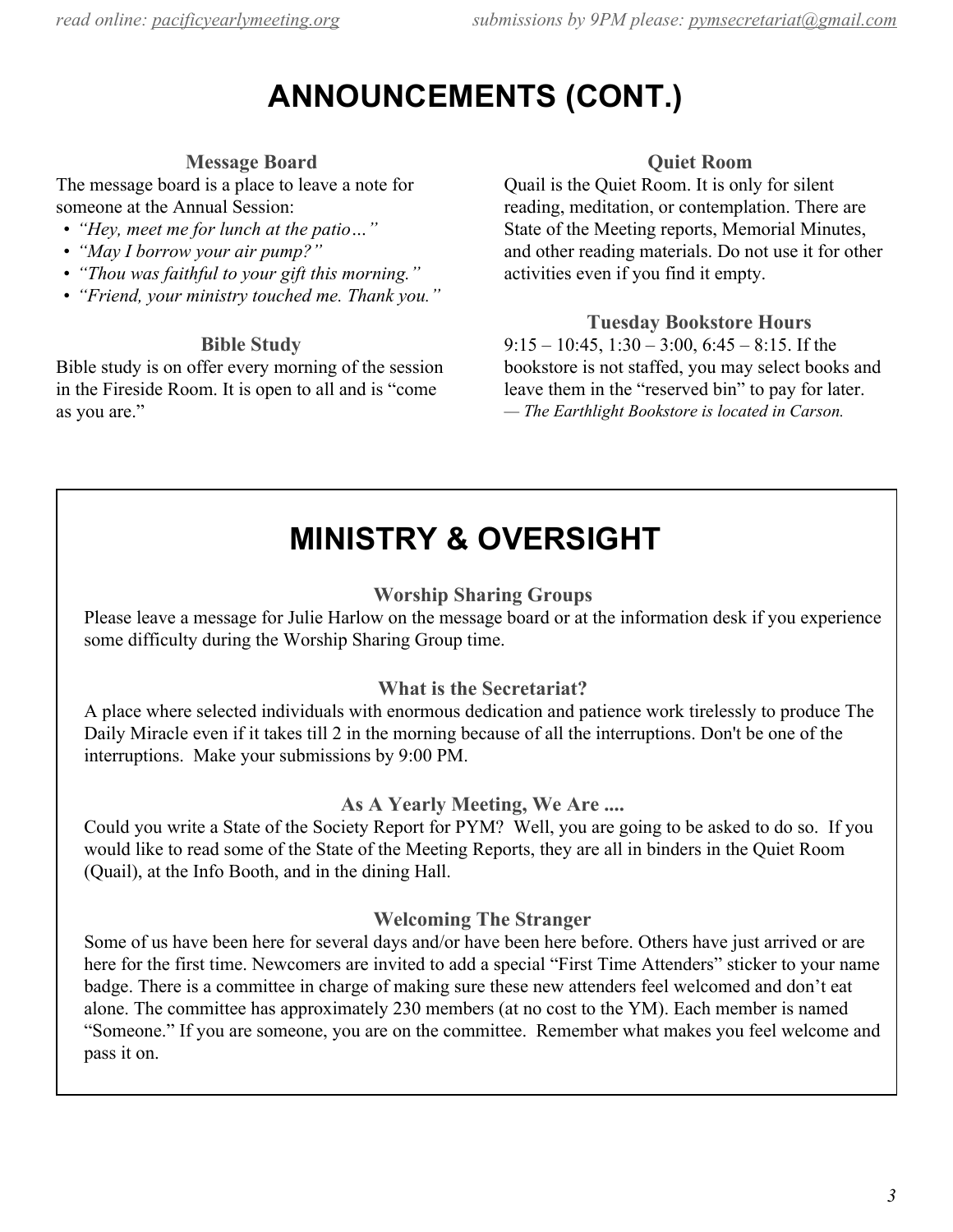# **BEYOND THE ANNUAL SESSION**

### **Guatemala Handicrafts** FOR SALE IN THE BATH HOUSE

Please come by and lighten/Lighten our load with your purchase of crafts. Most crafts are from Women's Cooperatives. You will be supporting both scholarships for 72 students and women's coops in Guatemala. **We will be packing up at 6:45pm today, so please come before then.**

*— Mil Gracias, Donna Smith, Co-Clerk Guatemala Friends Scholarship Program*

### **Friends Peace Teams**

If you want to do your bit for peace in the world, think of Friends Peace Teams. Using Alternatives to Violence methods, curing trauma, teaching developmental play to children, building self-ruling communities, FPT helps to bring peace in East Africa, Central America and Asia/West Pacific. *— Contact Gay Howard, Central Coast Meeting, ahghoward@gmail.com, [www.friendspeaceteams.org.](http://www.friendspeaceteams.org/)*

### **Peace & Justice** THROUGH LEARNING AND SERVICE

This mission continues to carry the work of the College Park Friends Educational Association, stewarding Sierra Friends Center, Camp Woolman and the newly piloted Woolman Outdoor School. *If you are called to this mission, prospective Board members are invited to contact us:*

*[info@woolman.org.](mailto:info@woolman.org)*

*— Amy Cooke, Director*

### **Bay Area AFSC** CENTENNIAL CELEBRATION EVENT

...will be held October 28, 2017, 10AM-5PM at First Unitarian Church, Oakland. Your \$25 donation to attend includes lunch. Free admission for anyone who becomes a monthly donor to AFSC. *For more information: [SFCentennial@afsc.org](mailto:SFCentennial@afsc.org) [www.afsc.org/story/san-francisco-centennnial](http://www.afsc.org/story/san-francisco-centennnial) — Sonia Tuma*

#### **Spring Service Learning Camp** AT QUAKER OAKS FARM

Spring Camp is a fun and challenging time to look at our place in history and think about how we can heal ourselves and the world. The loving community we create with local Native Americans supports us as we explore new ways of being together: young and older; from different socio-economic classes, cultures, ethnic groups and religions, all working together to find a new way forward that respects all creation and the land we share. **Save the date: March 26-30, 2018.**

*— Sign up on the Quaker Oaks Farm contact sheet in the Bath House or contact Melissa Lovett-Adair or Alyssa Nelson.*



*Zach Moon, Carl Magruder, and Jim Summers just before Zach's plenary. — photo by Jennifer Carr*

### **American Friends Service Committee** REPORT TO PYM

The AFSC report and links to timely 100th anniversary AFSC videos and articles are now available on the PYM website on the 2017 Annual Session Reports and Minutes page.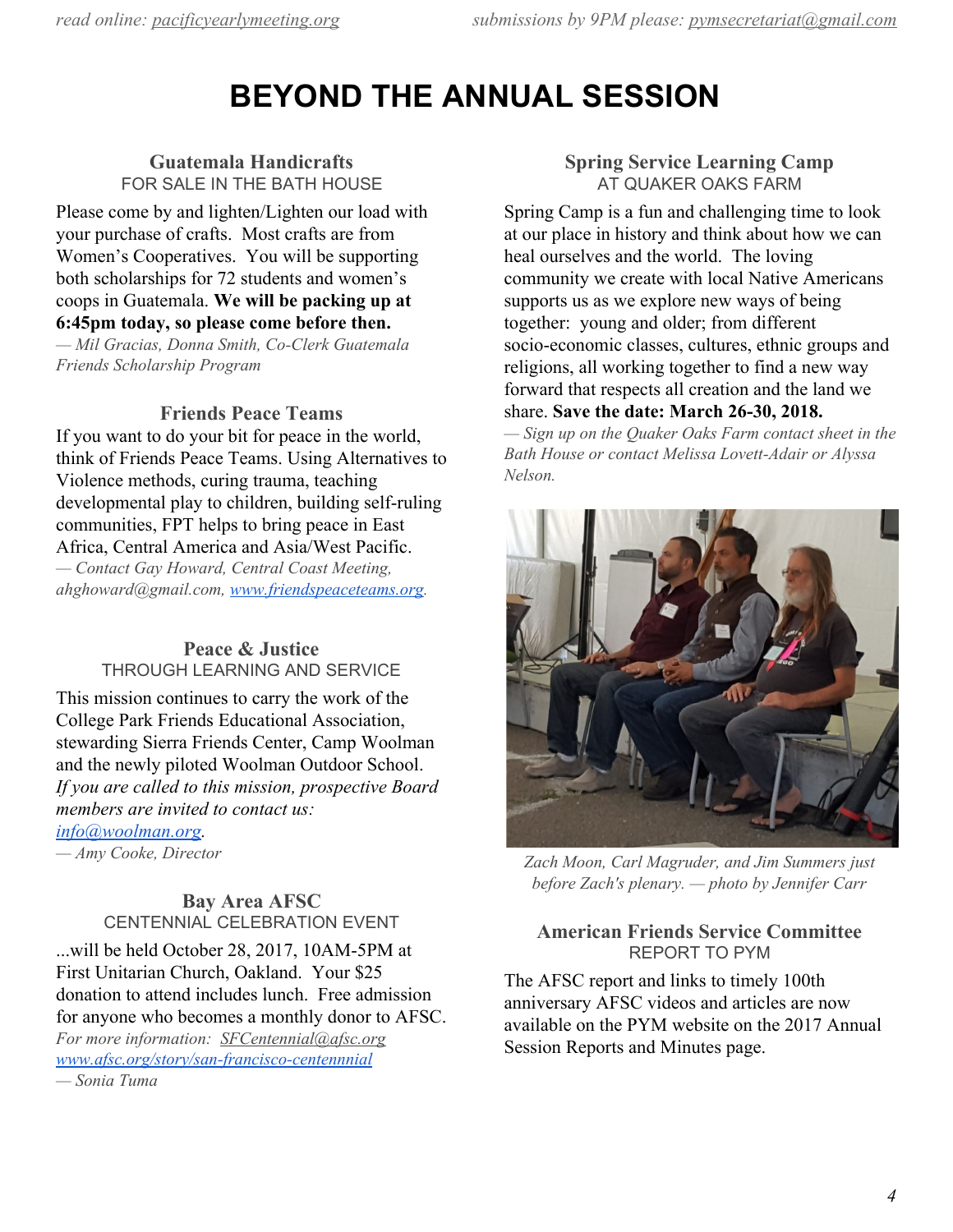# **Interest Group on Social Justice Ministry at**

**Monthly Meetings and Worship Groups** Have a sense about a need for shared witness and have no idea how to go about it? Join Linnea Hanson (Chico) and David Breitzmann (San Francisco) for an Interest Group at 8 AM on Wed, July 19. The focus is how to care for the ongoing operation of social justice ministry at a Monthly Meeting or Worship Group.

- stewarding social witness under the care of a Monthly committee
- engaging with local institutions (e.g. food banks, prisons, etc)
- budget coordination
- volunteer/operations conflict(s)

**Right Sharing of World Resources** If you would like to learn about or discuss how Right Sharing of World Resources (RSWR) supports women's project in India, Kenya, and Sierra Leone, look for the yellow "sandwich" during lunch today.

*— Doug Smith*

**The Afghan Girls School Fundraiser** is back in the Bay Room. Shawls this year are used donations, with two exceptions. The exceptions are priced. All others are yours for any donation you are led to give. The coin jewelry is back too! *— Sue & Peggy (AGS Committee)*

### **March for Nuclear Abolition & Global Survival**

Commemorate the atomic bombings of Hiroshima and Nagasaki at the place in California where nuclear weapons are designed -- new versions still today. Come to Livermore, about 40 miles from San Francisco. We will assemble on Wednesday, August 9, 8:00 AM, at the corner of Vasco Road and Patterson Pass Road. We'll have a rally -- Daniel Ellsberg, other speakers, music. After that, we will march (less than a mile) to a gate where those who choose will peaceably risk arrest. *More info: Ask Carl Anderson or David Hartsough, or visit [www.trivalleycares.org](http://www.trivalleycares.org/)*

**Friends House** Friends desiring conversation about Friends House are encouraged to talk to Joe Magruder.



*Sarah and Atticus and Bitsy at Turtle Pond. — J. Carr*

**Book: The Power of Goodness** Stories from real people which tell of nonviolence, healing and reconciliation, with pictures children drew of their experiences. A \$20 book from www.CourageousGifts.com. *— For more info ask Gay Howard, Central Coast Meeting.*

**Machine King-sized Quilt** Light-weight bedspread, Fall colors. FREE! *— Betz Miller*

> **Have a charity?** Place Miracle Ad, tell need\$ Check\$ might come!

# **Western Young Friends** NEW YEAR'S GATHERING

This year the New Year's Gathering will be held at Sierra Friends Center in northern California. The Western Young Friends have set an intention to create intergenerational space as a service to the community. Friends of all ages are encouraged to join us for five days of worship, nature, and community as we ring in the new year together. *More information: <http://www.newyearsgathering.org/>*